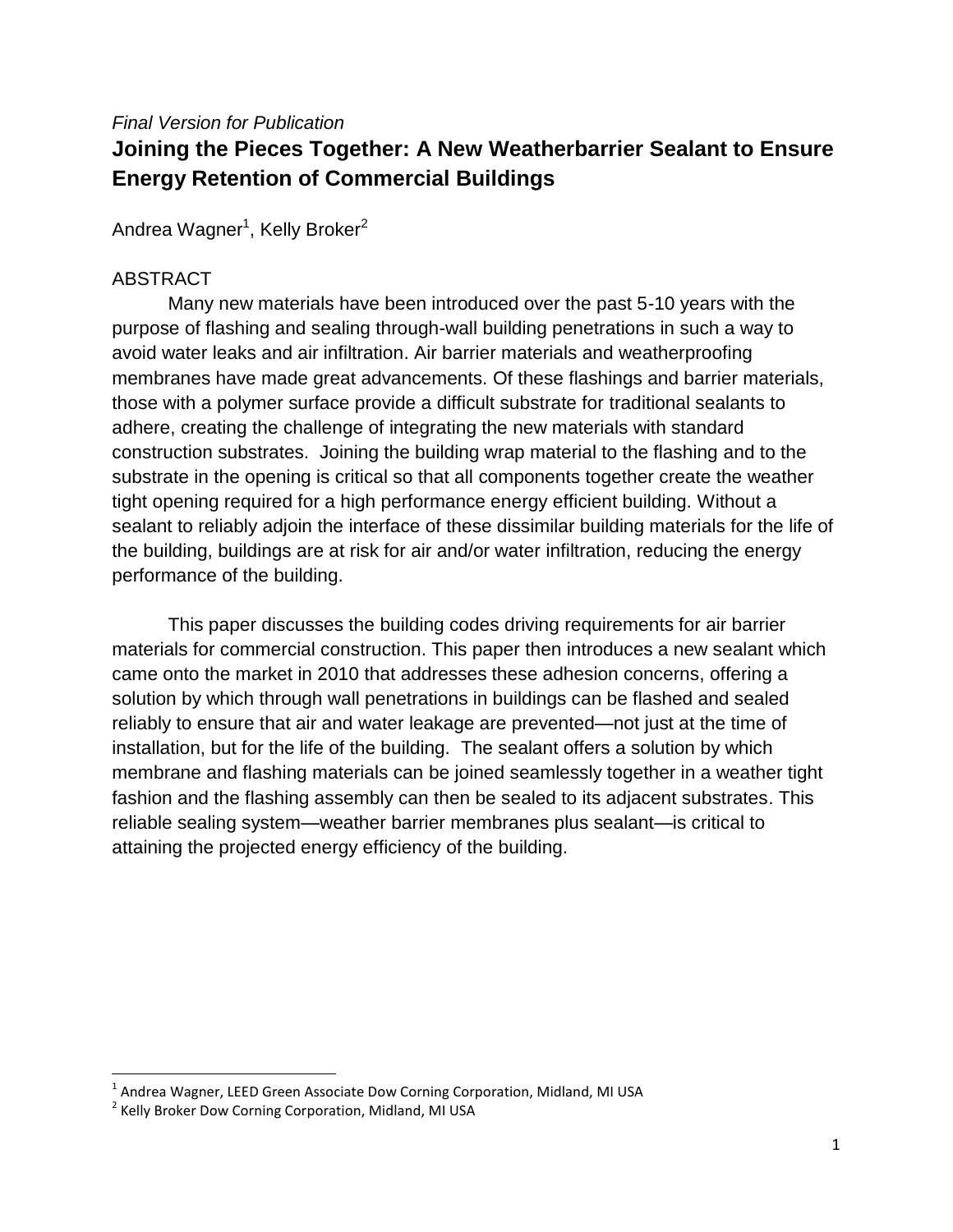#### **INTRODUCTION**

It has become of paramount importance in the construction industry to protect buildings from air infiltration in order to decrease the energy required to heat and cool commercial buildings. Further, it has always been important to flash openings in the façade correctly to minimize air infiltration and avoid water intrusion. Building codes and high-performance building requirements and standards have increased the use of weather barriers in the commercial construction market. Dow Corning introduced *Dow Corning*® 758 Silicone Weatherbarrier Sealant for the purpose of consistently adhering to weather barrier materials. Weather barrier substrates include products generally referred to as "Air Barriers", "Vapor Barriers", "Peel and Stick Membranes", "Foil Face Flashing", "Fluid Applied Membranes", and "Tyvek®". Tyvek® is a brand name associated with different specific materials manufactured by DuPont but is many times used generically to refer to air barriers.

This sealant is a silicone polymer/resin blend which offers robust adhesion to wide variety of polymer surfaces, including HDPE, polyethers, bitumen and asphaltic membranes, and spun bound polyolefins. Additionally, it offers aggressive adhesion to metal and cementitious substrates.

The polymer/resin blend sealant is applied in the field in the same manner as a traditional one part sealant. It is available in 20 ounce sausages and is installed using standard sausage guns. Applicators may find the new sealant to be more viscous than a traditional sealant due to its unique chemistry and resin content. However after numerous projects across the US, market feedback has been very positive regarding its ease of use.

#### Weather Barrier Membrane Materials

Self adhered flashings (SAF) have become very common and provide a type of polymer based facing, typically high density polyethylene (HDPE). Foil face flashings are also available. Other common air barrier or wall wrap materials may be fluid applied or have a spun bound polyolefin face. Hybrid polymer materials are available as well. The "Peel and Stick" category of materials, generally referred to as self-adhered flashings (SAFs), primarily includes asphaltic-based membranes with a polymer sheet face such as polyethylene. The adhesive side (traditionally asphaltic side) of the material is easy to apply to building surfaces while the top sheet allows the product to be utilized in rolls and be applied cleanly in the field. These SAF materials are used at building openings, particularly around windows and doors, but can also be applied around heating vent openings and any other through-wall building penetrations. SAFs serve to "flash" the opening and direct water away from the interior of the building; they often replace metal flashing. The polymer face material on these SAFs is a low energy surface, making it difficult to adhere to with standard construction sealants.

In part to address poor sealant adhesion and in part to provide a more durable material, foil face flashings were introduced. Foil face flashing materials are also used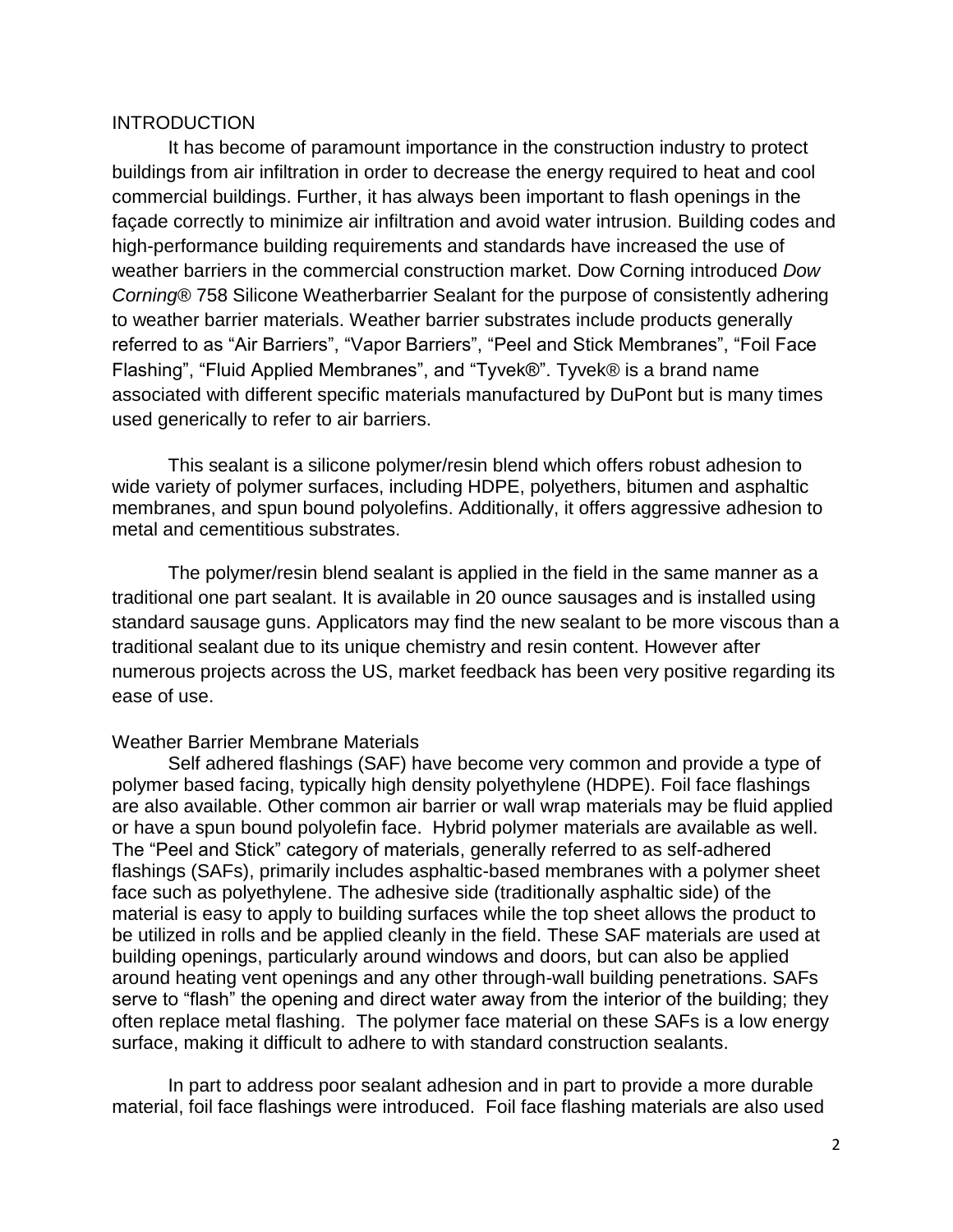at building openings, and they have an asphaltic adhesive back layer. The face of the material is foil instead of plastic, making it easier for traditional sealants to adhere. These flashings have become a popular technology but are more expensive than polymer faced SAFs.

Air barriers are another subcategory of weather barrier membranes. These materials are intended for wall surfaces and may or may not be used in window openings. Air barriers can be made of a variety of materials, including spun bound polyolefin—a paper like material that is generally mechanically fastened to the wall. The most well known brand of these spun bound polyolefins is Tyvek® by DuPont. Other air barrier technologies include liquid and sheet applied materials.

#### BACKGROUND

Buildings in the United States account for 39% percent of all energy usage; this is more energy than is used in both industry and transportation (US DOE 2005). This information has caused many groups to take a close look at how to reduce the energy use of buildings. When the total energy use of buildings is broken-down by use, 36 percent of the energy used in buildings is for heating and cooling of the space. This is far more than any other segment; lighting comes in second at 18% (US DOE 2005). Taking a closer look, the two highest percentages of heating loads are a result of energy lost through walls (21%) and energy lost in conduction through windows (22%). Air infiltration is third, contributing 18% of the energy loads that must be offset by a building's heating system to maintain a set interior temperature (US DOE 2005).

Conventional building design of a building envelop often refers to a building's need to "breathe". Designing a building this way allows air and moisture vapor to migrate through a façade system. This flow of molecules affects two key parts of the building – the loads on the heating, ventilation and air conditioning (HVAC) systems are increased and the *possibility* of mold and mildew inside the walls affects indoor air quality. Air which passively enters a building increases the load put on the HVAC systems as the new air brought into the system has to be fully circulated through the building before it is filtered and heated or cooled. By having full control over where and how much air is entering the building, it is possible to reduce the strain on the HVAC systems. This control can occur through proper design of the intake/outtake sections of the HVAC systems and by stopping the flow of air and moisture through the building envelope.

The prevention of air and moisture entering the envelope is achieved using a continuous air barrier. A number of associations and committees have begun to write standards addressing air infiltration in a building in order to increase the energy efficiency of buildings. This is done primarily by mandating the use of continuous air and vapor barriers in the building envelope. ASHRAE defines a continuous air barrier as "the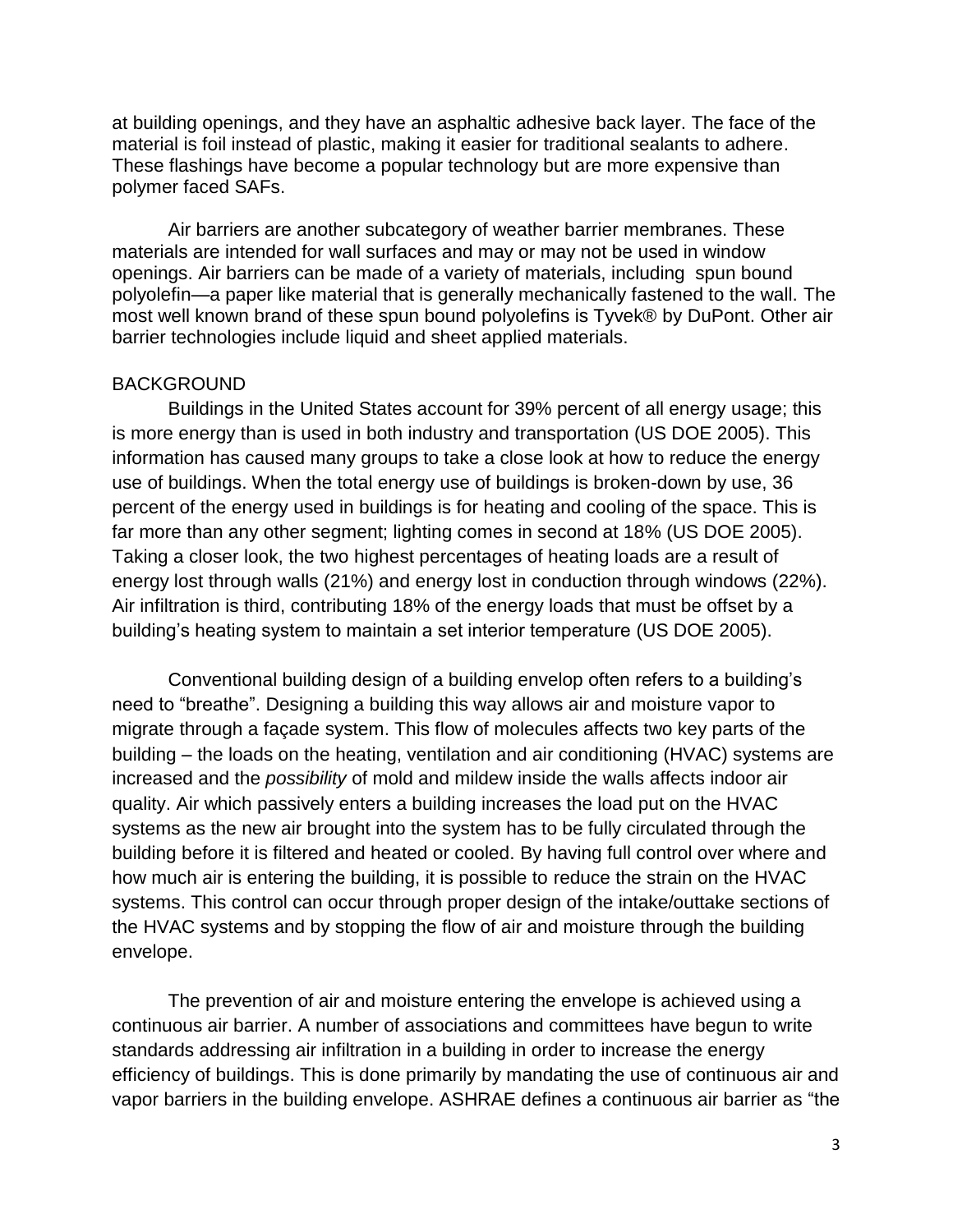combination of interconnected materials, assemblies and sealed joints and components of the building envelope that minimizes air leakage into or out of the building envelope" (ASHRAE 2010). The attributes and permeability rates of the air and vapor barriers varies slightly in each standard. As these standards are adopted by code agencies and jurisdictions, numerous air barrier and flashing materials have been introduced into the market.

The many different standards and codes which have put forth guidelines related to the requirement for air barriers and their maximum air leakage rates for different types of wall systems and entire building envelopes is a cause for some building professionals as they cross into different jurisdictions. A summary of these different standards is found here.

ASHRAE 90.1-2010 Energy Standard for Buildings Except Low-Rise Residential **Buildings** 

ASHRAE 90.1-2010 is commonly cited as the leading standard for decreasing the amount of air infiltration into a building. Section 5.4.3 of ASHRAE 90.1-2010 states that "The entire building envelope shall be designed and constructed with a continuous air barrier.‖ This requirement applies to all buildings in all climate zones (as defined by the US Department of Energy) covered by this standard. Under this standard all opaque segments of the building envelope must use materials that have an air permeance of less than 0.004 cfm/ft<sup>2</sup> under a pressure differential of 0.3 inch water gauge (w.g.) when tested according to ASTM E 2178. The other option is to have the full envelope assembly (including sealants, tapes, etc.) obtain an average air leakage rate less than or equal to 0.04 cfm/ft<sup>2</sup> under a pressure differential of 0.3 in. w.g. when tested to one of the following standards: ASTM E 2357, ASTM E 1677, ASTM E 1680 or ASTM E 283.

Note: ASHRAE 90.1-2010 is the most recently published version of this standard. The 2007 version of the standard is currently the most often referenced by other codes and certifications such as LEED® 2010 by the United States Green Building Council (USGBC). The 2007 version of the standard has a similar requirement for air barriers and maximum air infiltration for the opaque portion of a building envelope as that in the 2010 version. The 2004 version of the same standard does not have these requirements.

ASHRAE 189.1-2009 Standard for the Design of High-Performance Green Buildings (Except low-rise residential buildings).

ASHRAE 189.1-2009 is the sustainable building standard written in conjunction with the USGBC. It is formatted similar to the LEED® standards, but is written in language that can be adopted by code writing agencies and jurisdictions. The intent of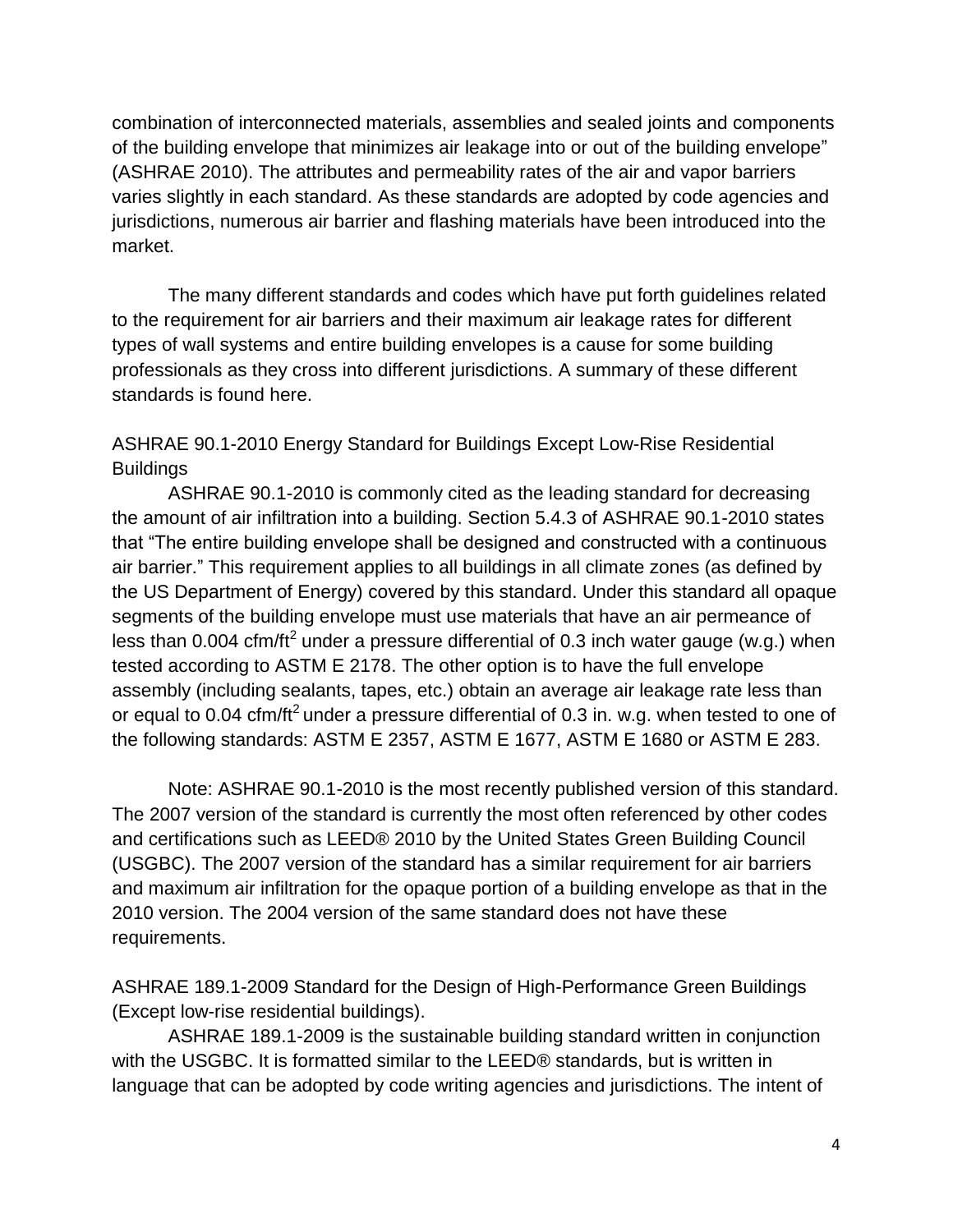the standard was to reduce total energy usage of a building by ten percent compared to a baseline of a building built according to ASHRAE 90.1-2007**.**

Subsection 7.4.2.10 of this standard states that the building envelope must be ―designed and constructed with a continuous air barrier…to control air leakage into, or out of, the conditioned space.‖ Normative Appendix B of the standard clarifies in detail the requirements that the continuous air barrier must meet. The two compliance paths outlined in ASHRAE 90.1-2010 are available as well as a standard for the entire building envelope. The entire completed building may be testing in accordance to ASTM E779 and must demonstrate an air leakage rate not greater than  $0.4$  cfm/ft<sup>2</sup> in  $0.3$  in. w.g.  $(1.57 \text{ lb/ft}^2)$ .

## **CERTIFICATIONS**

LEED® 2010 for New Construction and Major Renovation

Prerequisite 2: Minimum Energy Performance under the Energy and Atmosphere section outlines 3 different options to comply with the prerequisite. Option 1 states: "To achieve points using this credit, the proposed design must…comply with the mandatory provisions in Standard 90.1-2007.‖ These provisions include Section 5.4, in which is found the requirements for a continuous air barrier. In order to meet this prerequisite, a baseline building performance rating must be determined for a building which meets ASHRAE 90.1-2007. The procedure to determine the building performance rating is outlined in Appendix G of ASHRAE 90.1-2007. The design team must then show that the proposed building has reduced the building performance rating by 10% for new construction or by 5% for major renovations. Further reduction in the building performance rating may result in one or more credits under EA Credit 1: Optimize Energy Performance. One way to help achieve this energy reduction may be to decrease the air infiltration rates in the ASHRAE 90.1-2007 standard.

## CODES

International Energy Construction Code 2012 (IECC 2012)

The International Energy Construction Code 2012 has adopted ASHRAE 90.1- 2010 as the standard of choice for building façade design relating to air infiltration and energy efficiency. As of publication of this paper, this standard has yet to be adopted by any jurisdiction in the United States. The information on air infiltration aligns with the requirements for ASHRAE 90.1-2010 and can be found in Section 502 of the IECC.

International Green Construction Code - Public Version 2.0, November 2011 (IgCC v2.0, 11-2011) [This standard is still under public review and is expected to be published in March 2012. Upon release of the final version of this model code, this section will be updated.] As this model code is yet to be formally published, it has not yet been adopted by any jurisdictions.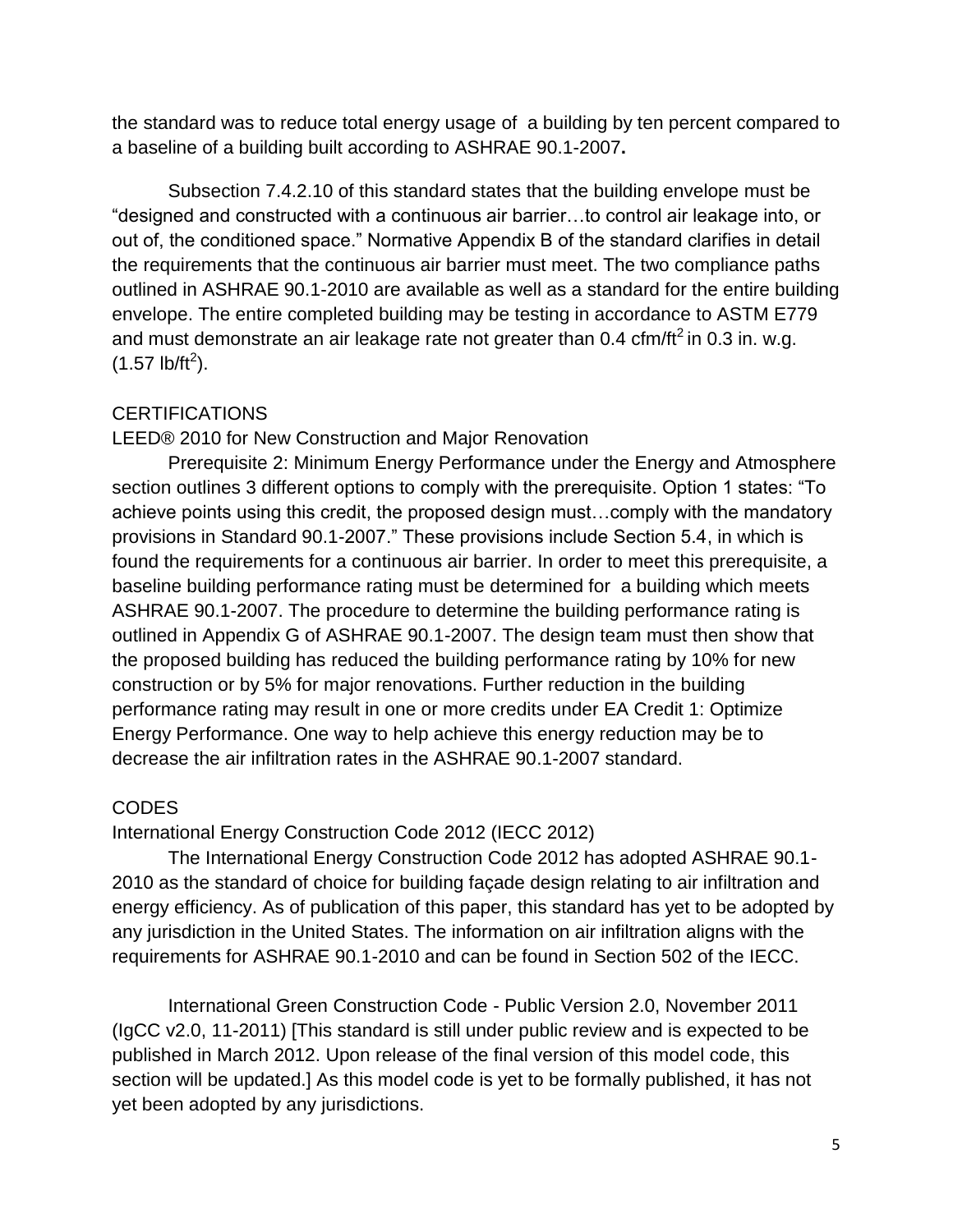The International Green Construction Code Public version 2.0, November 2011 has adopted ASHRAE 189.1-2009 as the sustainable building and energy efficiency standard of choice for air infiltration. All building thermal envelopes must comply with Section 502 of the IECC in addition to Section 606.1.2.2 of the IgCC. This section of the IgCC states that the building envelope must have an air leakage rate less than 0.25 cfm/ft² at a pressure differential of 0.30 in. w.g. when tested according to ASTM E779. The test must be completed after the installation of all penetrations into the building envelope.

Executive Order No. 13514 – Federal Leadership in Environmental, Energy and Economic Performance

This executive order has implemented the "Net Zero by 2030" policy mandating all federal agencies evaluate all buildings larger than 5000 sq. ft. and develop a plan to reduce their greenhouse emissions. This executive order also requires that all new Federal buildings that enter the planning process in or after 2020 are designed to achieve zero-net-energy by 2030. This is to be achieved by following the *Guiding Principles of Federal Leadership in High Performance and Sustainable Buildings,* also referred to as the Guiding Principles.

The Energy Efficiency section of the Guiding Principles requires that all new construction reduce the energy cost budget by 30 percent when comparing to a baseline building designed according to ASHRAE 90.1-2004.

#### United States Army Corp of Engineers (USACE)

The USACE has a standard maximum air leakage criterion of 0.25 cfm/ft<sup>2</sup>. In 2011, this standard was reduced from 0.40 cfm/ft<sup>2</sup>. The enforcement of this standard will be based on the passage of an air leakage test at a pressure differential of 0.3 in. w.g. (or 1.57 psf).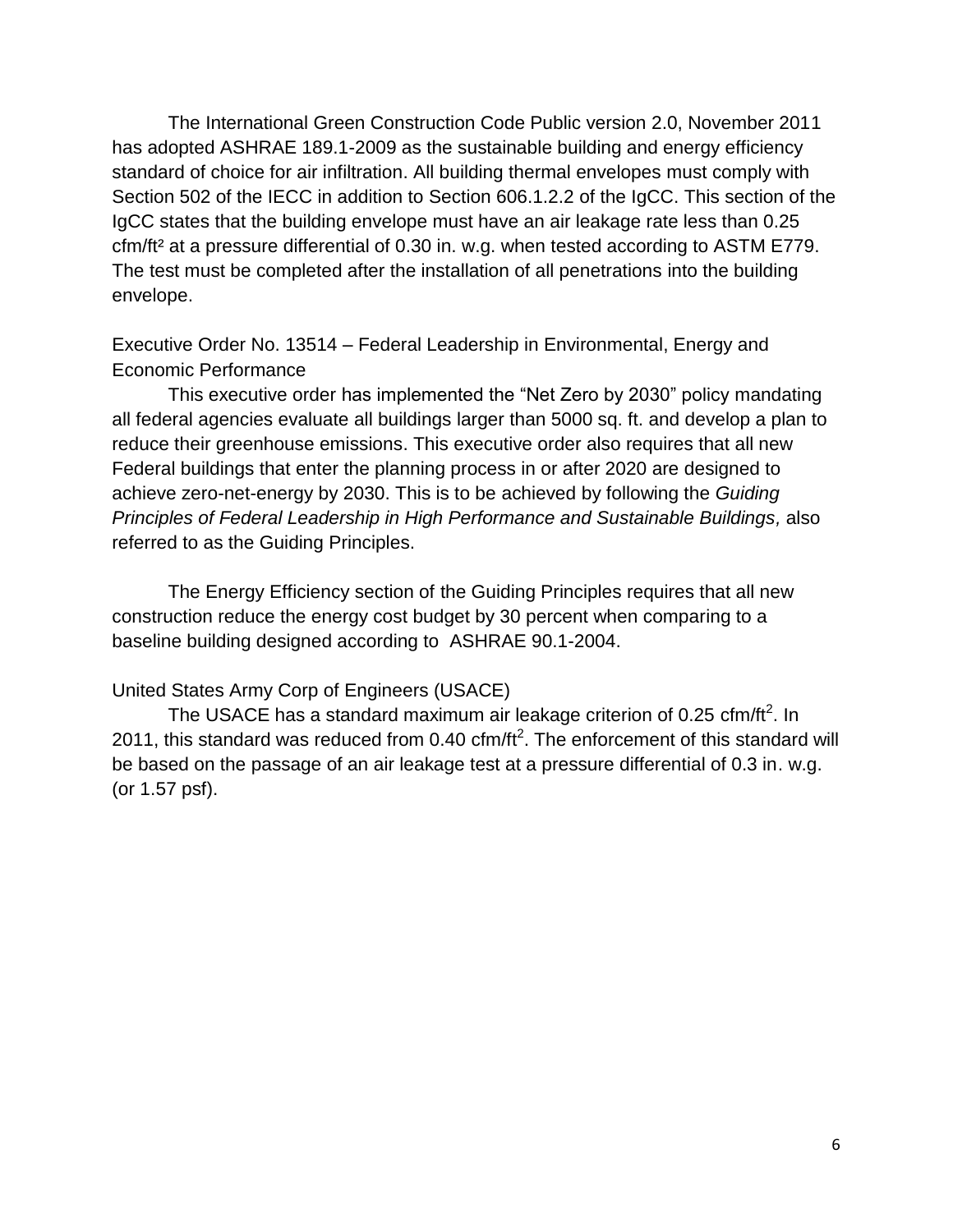|                    | Section         |                      |                  |                      |
|--------------------|-----------------|----------------------|------------------|----------------------|
|                    | Containing      |                      | Air Leakage      |                      |
|                    | Requirements    | Examples of          | Rates at 0.3 in. |                      |
| Standard or        | on Air          | <b>Jurisdictions</b> | w.g. (1.57)      |                      |
| Code               | Infiltration    | Adopted              | lb/sqft, 75 Pa)  | <b>Tests Cited</b>   |
|                    |                 |                      | Material: 0.004  | ASTM E 2178, ASTM    |
|                    |                 |                      | cfm/sqft         | E 2357, ASTM E 1677, |
| <b>ASHRAE</b>      |                 | <b>Massachusetts</b> | Assembly: 0.04   | ASTM E 1680, ASTM    |
| 90.1-2010          | Section 5.4     | <b>IECC-2012</b>     | cfm/sqft         | E 283                |
|                    |                 |                      |                  | ASTM E 2178, ASTM    |
|                    |                 |                      |                  | E 2357, ASTM E 1677, |
| <b>ASHRAE</b>      |                 |                      |                  | ASTM E 1680, ASTM    |
| 90.1-2007          | Section 5.4     | LEED® 2010           | N/A              | E 283                |
|                    |                 |                      | Material: 0.004  |                      |
|                    |                 |                      | cfm/sqft         |                      |
|                    | Subsection      |                      | Assembly: 0.04   | ASTM E 2178, ASTM    |
|                    | 7.4.2.10,       |                      | cfm/sqft         | E 2357, ASTM E 1677, |
| <b>ASHRAE</b>      | Normative       |                      | Building: 0.4    | ASTM E 1680, ASTM    |
| 189.1-2009         | Appendix B      | IgCC-2012            | cfm/sqft         | E 283, ASTM E 977    |
|                    |                 |                      | Material: 0.004  | ASTM E 2178, ASTM    |
|                    |                 |                      | cfm/sqft         | E 2357, ASTM E 1677, |
|                    |                 |                      | Assembly: 0.04   | ASTM E 1680, ASTM    |
| <b>IECC - 2012</b> | Section 502     | <b>None</b>          | cfm/sqft         | E 283                |
| IgCC-v2, 11-       |                 |                      | Envelope: 0.25   |                      |
| 2011               | Section 606.1.2 | None                 | cfm/sqft         | <b>ASTM E 977</b>    |
|                    |                 |                      | Envelope: 0.25   |                      |
| <b>USACE</b>       |                 |                      | cfm/sqft         |                      |

Table 1. Summary of Codes and Standards

## SEALANT PERFORMANCE

As use of weather barrier materials for reducing air infiltration increases, it is critical that a sealant be chosen which adheres to the substrates being used to weatherproof building openings. Upon completion of a market assessment of current sealants, it was found that a sealant that was both flexible at low temperatures and had acceptable adhesion to the polymer faces of these materials was not available.

Adhesion must not be the only criteria considered when developing a new sealant to address the use of weather barrier materials. Structures need room to react to the many loads acting on them including but not limited to dead, live, thermal and wind loads. With expansion joints put into the facade to accommodate this movement and joints found between adjacent dissimilar substrates, it is important to have a sealant that can accommodate the movement, adhere to the membrane materials and keep the building air and water tight. Another consequence of the installation of air barriers is the development of a pressure-equalized façade. The air barrier reduces the pressure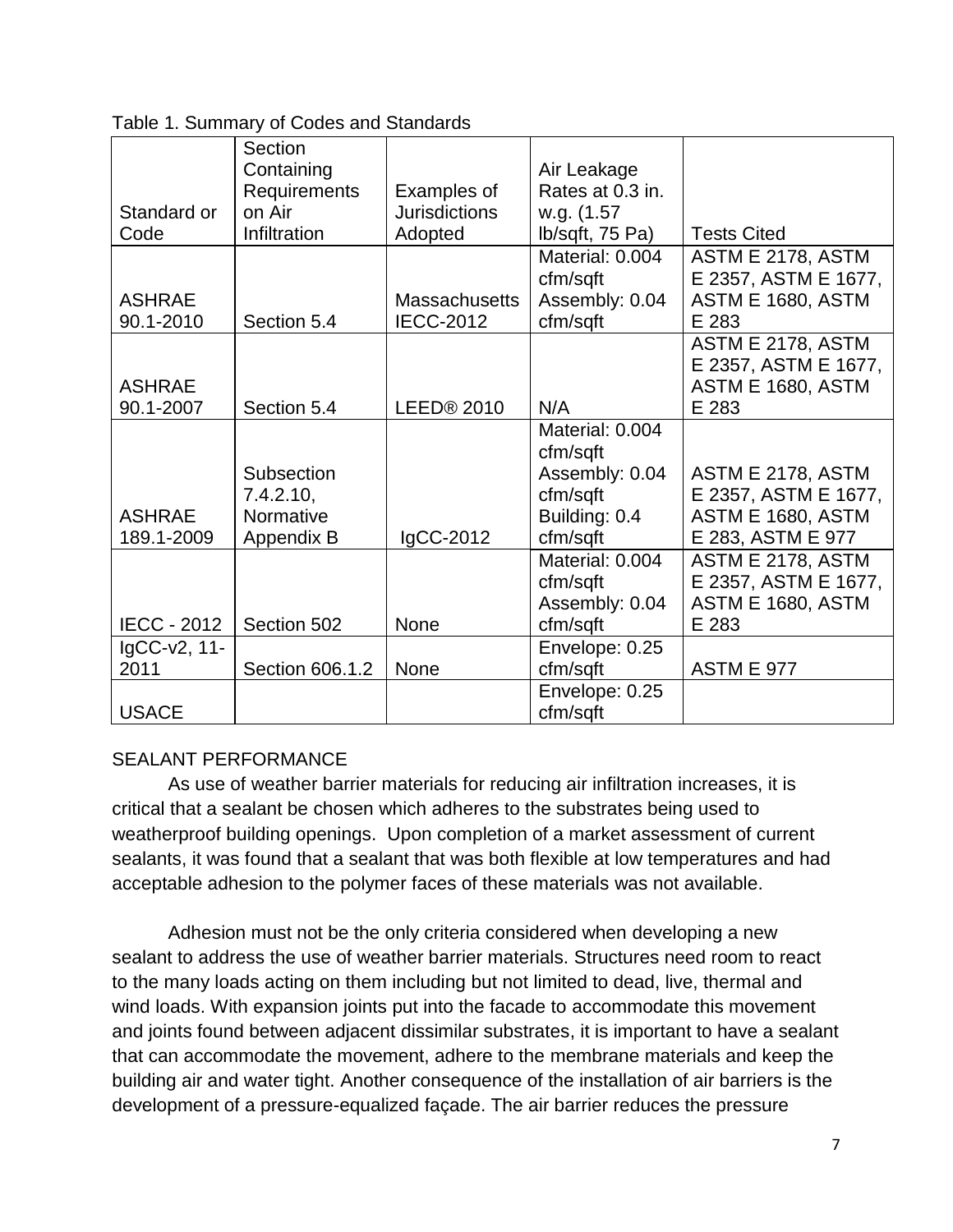differential across the building façade, thereby reducing the primary force of water penetration through the façade during wind-driven rain (Ruggiero et al.1991). In order for the design to be successful, it is vital to seal the continuous air barrier at all openings, joints and seams using a sealant that will not disengage from the substrate nor cause the substrate to fail within itself. ASHRAE 189.1-2009 includes this requirement in Normative Appendix B subsection B1.b: "The air barrier component of each assembly shall be joined and sealed in a flexible manner to the air barrier component of the adjacent assemblies, allowing for the relative movement of these assemblies and components.‖ Subsection B1.c continues with: the continuous air barrier "shall not displace adjacent materials under full load." Section 606.1.2.1 of the IgCC v2.0, 11-2011 requires that **"**the *building thermal envelope* shall be durably sealed to limit infiltration. The sealing methods between dissimilar materials shall allow for differential expansion and contraction."

Dow Corning moved to develop the new sealant to address this market need. This sealant is a silicone polymer mixed with a resin which provides adhesion to low energy surfaces such as spun bound polyolefin and polyethylene sheet materials. Figure 1 illustrates the adhesion of the polymer/resin blend sealant on common building substrates in comparison to other currently available sealants. Figure 2 illustrates the adhesion of the polymer/resin blend sealant to common weather barrier substrates.



Figure 1: Adhesion of sealants to common building substrates.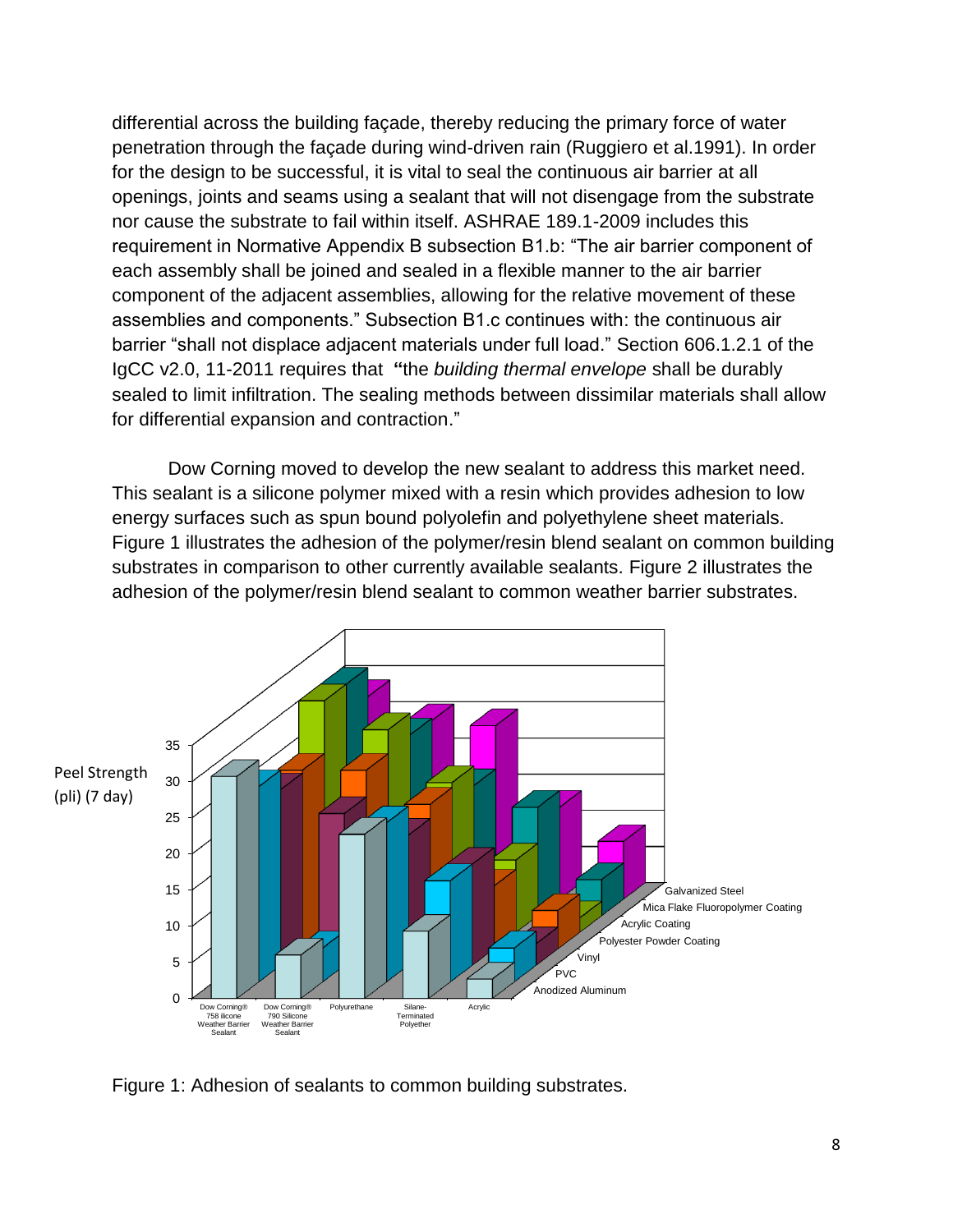



The new silicone polymer-resin sealant offers the same durability benefits as other silicone sealant lines produced by the same manufacturer. It has been evaluated after cold and hot climate exposures: 2 years of exposure in Phoenix and 2 years of exposure in Michigan. Additionally, the discussed sealant has been exposed to 10,000 QUV. Table 2 shows a comparison of the sealant properties before and after the weathering study. Figures 3 and 4 show examples of the durability of this sealant compared to other sealant technologies.

|                                       | 7 Day<br>$RT^*$ | 1000 Hr<br>$RT^*$ | 1000 Hr<br>QUV | 5000<br>Hr RT* | 5000 Hr<br>QUV | 10,000<br>Hr RT* | 10,000<br>QUV | Reference<br>traditional<br>sealant<br>value |
|---------------------------------------|-----------------|-------------------|----------------|----------------|----------------|------------------|---------------|----------------------------------------------|
| Peel<br>Strength<br>on Glass<br>(pli) | 62              | 69                | 70             | 83             | 60             | 85               | 62            | 20-50                                        |
| Durometer<br>(A Scale)                | <b>NA</b>       | 55                | 53             | 57             | 53             | 63               | 60            | $30 - 40$                                    |
| Tensile<br>Strength<br>(psi)          | <b>NA</b>       | 399               | 334            | 459            | 332            | 424              | 301           | 150-250                                      |

|  |  |  |  | Table 2: Polymer Resin Blend Sealant Properties Before and After QUV Weathering |
|--|--|--|--|---------------------------------------------------------------------------------|
|  |  |  |  |                                                                                 |

\*RT = Room Temperature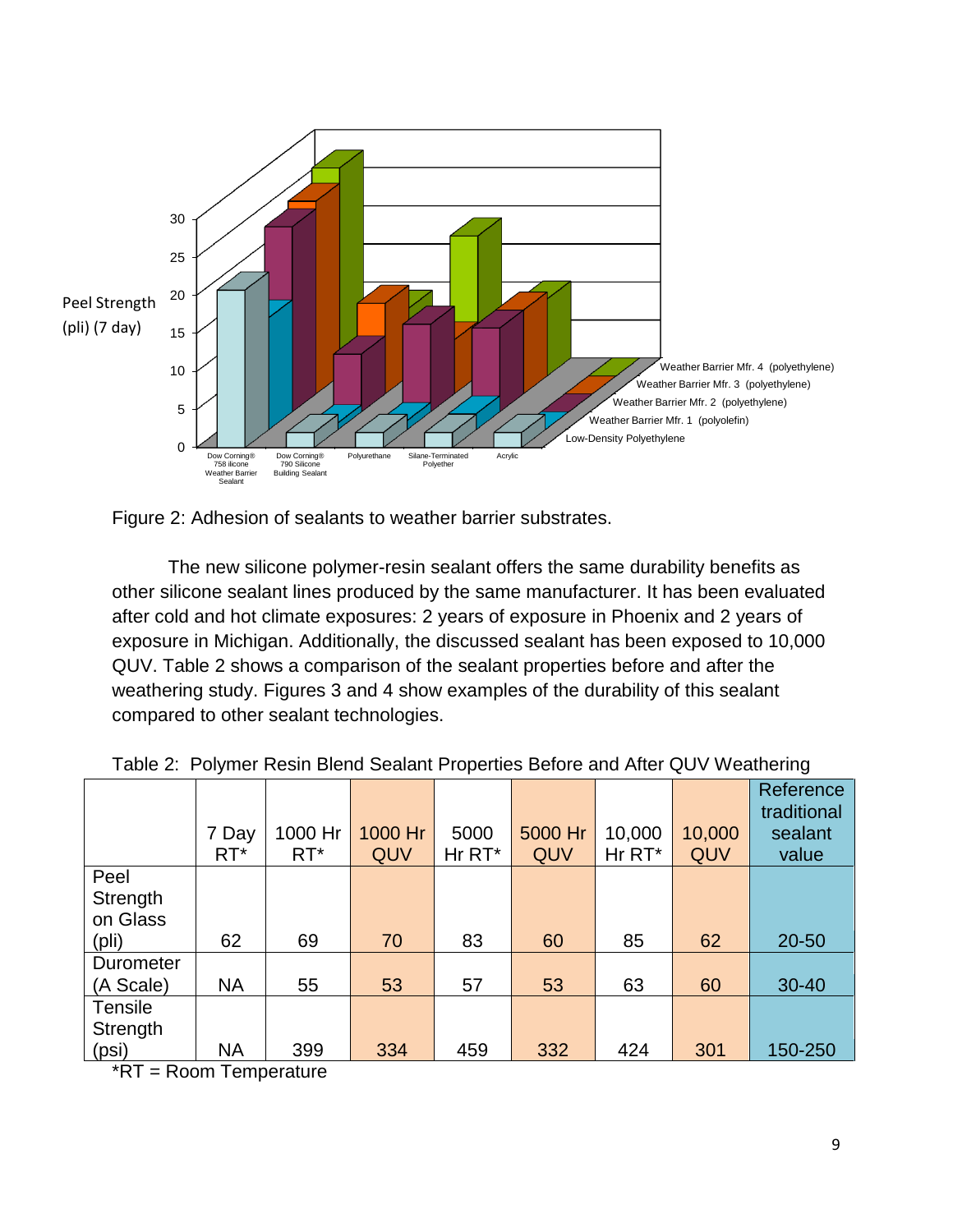

Figure 3: Silicone Polymer Resin Blend Sealant after 2 years in Phoenix Desert Outdoor Weathering Site. No cleaning or special preparation of the sealant. Substrate is a common SAF weather barrier membrane.



Figure 4: Organic technology sealant after 2 years in Phoenix Desert Outdoor Weathering Site. No cleaning or special preparation of the sealant. Substrate is a common SAF weather barrier membrane.

The new polymer/resin technology, standard silicone technologies and organic technologies were visually evaluated as shown in Figures 3 and 4; they were also tested for adhesion as shown in Figures 5 and 6. As the pictures illustrate, organic sealants may present durability questions under long term weathering conditions (Figure 4). Standard silicone technologies continue to show good durability as is well documented by the sealant industry (Wolf 1999). However, they do not adhere well to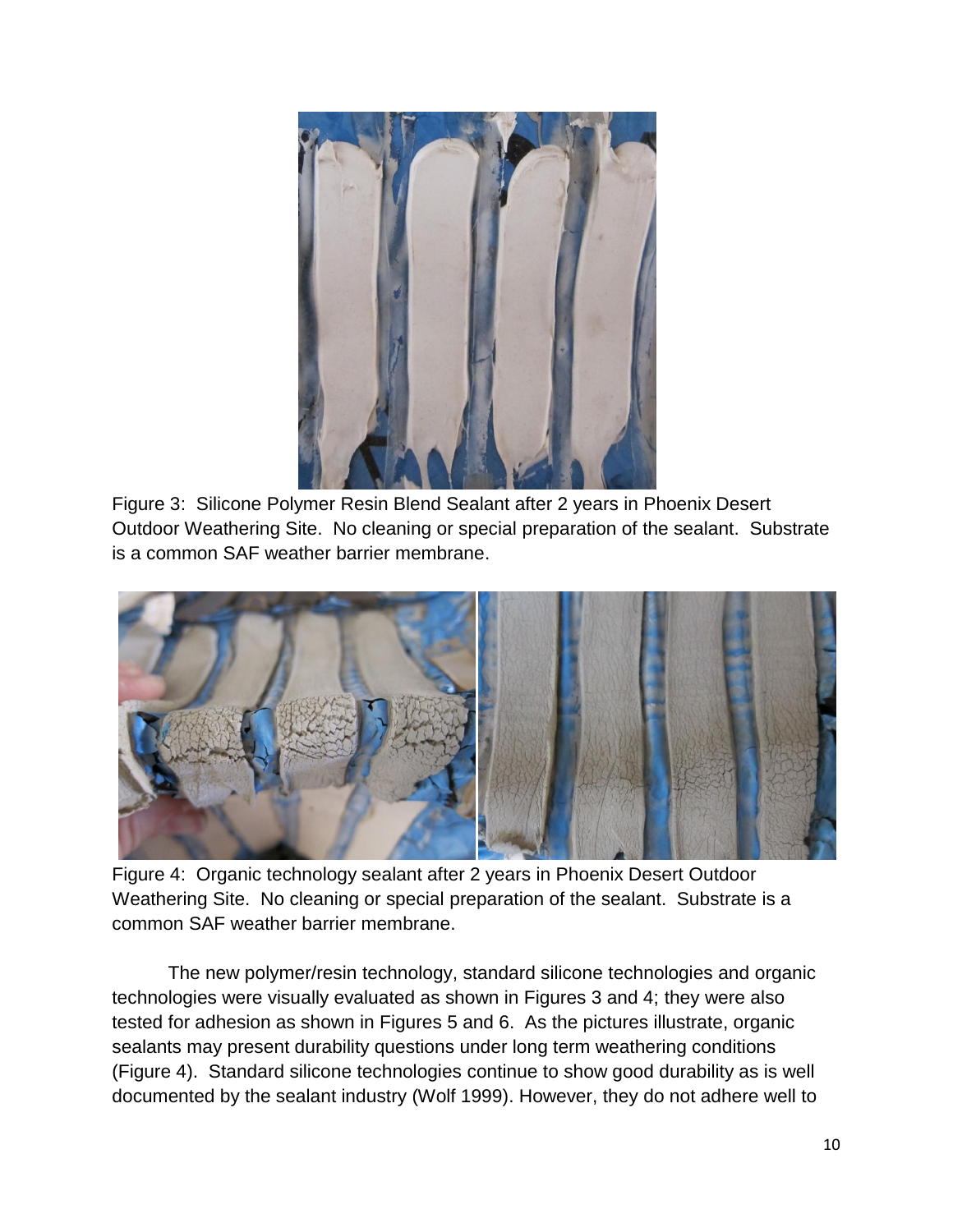low energy surfaces such as spun bound polyolefins or HDPE. This creates concerns about the long term performance of the air seal at these critical interfaces. The clean adhesive failure seen in the right side photos of both results shown in Figures 5 and 6 were seen after pulling on the sealant using very minimal force; there was no sealant extension. In other words, the traditional silicone sealant easily peeled off the substrate under extremely low stress. Conversely the silicone polymer/resin sealant showed extension and required a much stronger pull force before either cohesively failing pulling the substrate apart.



Figure 5: Adhesion of polymer/resin blend sealant (left) and a common silicone sealant (right) after 2 years in Phoenix Desert Outdoor Weathering Site, to a common peel and stick weather barrier membrane with a high density polyethylene top sheet.



Figure 6: Adhesion of polymer/resin blend sealant (left) and a common silicone sealant (right) after 2 years in Phoenix Desert Outdoor Weathering Site, to a common spun bound polyolefin weather barrier membrane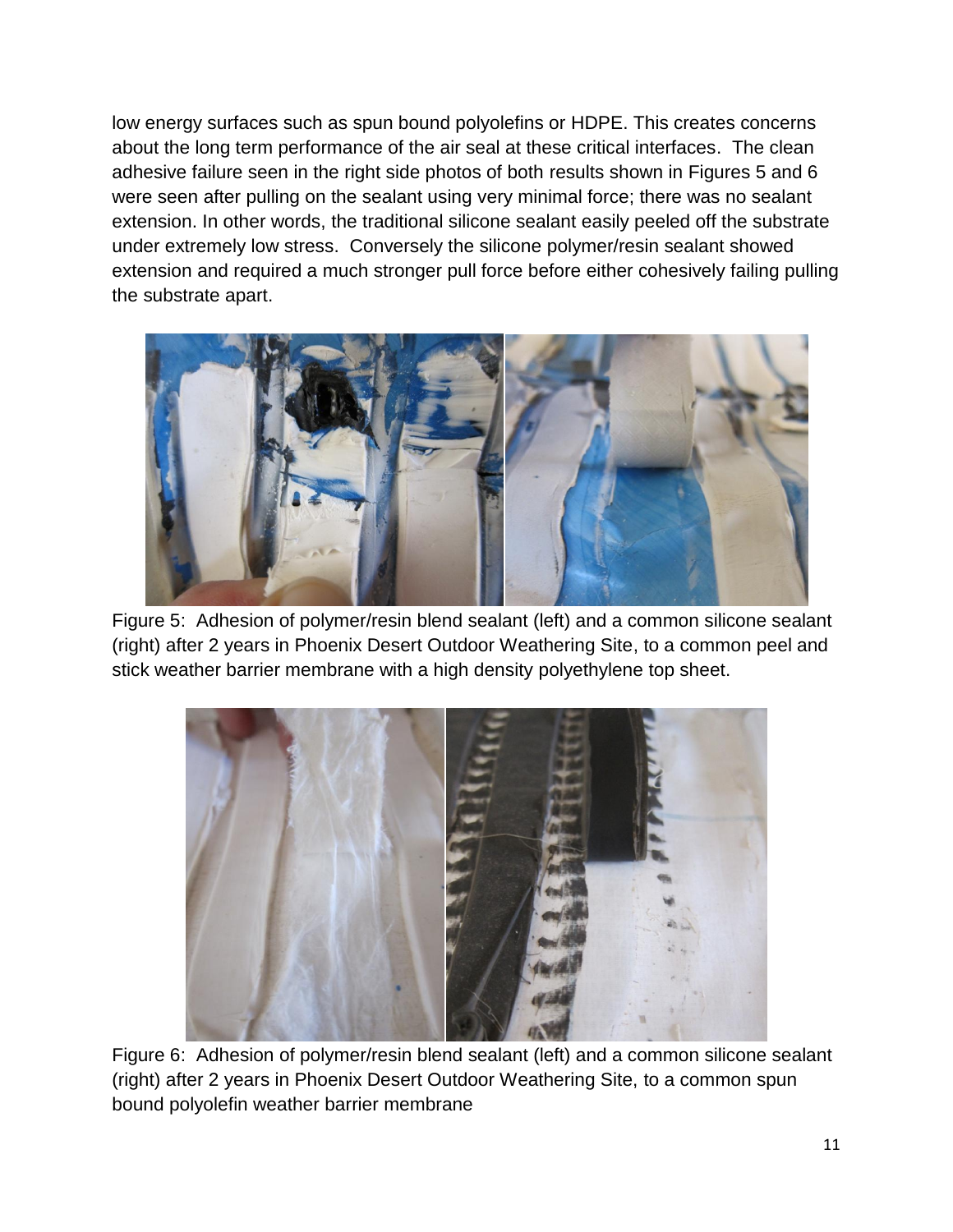This sealant has a third party validated movement capability rating of +/-25% (Architectural Testing Inc). The results of the third party testing are found in Table 3. Standard substrates were chosen for the third party validation testing. Additionally, the sealant manufacturer performed additional in-house testing using the same procedures referenced above, but the substrates were anodized aluminum on one side and a commonly available SAF with a HDPE top sheet on the opposite side. For comparison sake, the same sample set up was also tested with a standard silicone technology sealant. Results are compiled in Table 4 and illustrated in Figure 7.

Table 3: ASTM C719 Testing of the silicone polymer/resin blend sealant to standard ASTM C920 substrates\*\*

| Substrate                | Sealant/Primer             | <b>Cure Conditions</b>                                             | Specimen In Tact<br>after 25% cyclic<br>movement |
|--------------------------|----------------------------|--------------------------------------------------------------------|--------------------------------------------------|
| Glass                    | <b>DC 758/No</b><br>Primer | 38 C/95% RH for 7<br>$days + 7 days$<br>standard lab<br>conditions | Yes                                              |
| <b>Anodized Aluminum</b> | <b>DC 758/No</b><br>Primer | 38 C/95% RH for 7<br>days $+ 7$ days<br>standard lab<br>conditions | Yes                                              |
| Concrete                 | <b>DC 758/No</b><br>Primer | 38 C/95% RH for 7<br>days $+ 7$ days<br>standard lab<br>conditions | Yes                                              |

\*\*Specimens were tested utilizing a Hockman Cycler (ICN 005612) operating at a speed of 1/8" per hour.

Table 4: ASTM C719 Testing of silicone polymer/resin blend and standard silicone sealant to a custom substrate configuration using anodized aluminum on one side and SAF on the other

| Substrate            | Sealant/Primer              | <b>Cure Conditions</b> | Specimen In     |
|----------------------|-----------------------------|------------------------|-----------------|
|                      |                             |                        | Tact after 25%  |
|                      |                             |                        | cyclic movement |
|                      |                             |                        |                 |
| Anodized             | DC 758/No Primer            | 21 days standard       | Yes/No          |
| Aluminum/HDPE on SAF |                             | lab conditions         | adhesion loss   |
|                      |                             |                        |                 |
| Anodized             | <b>Traditional silicone</b> | 21 days standard       | Yes/with        |
| Aluminum/HDPE on SAF | sealant/No Primer           | lab conditions         | adhesion loss   |
|                      |                             |                        |                 |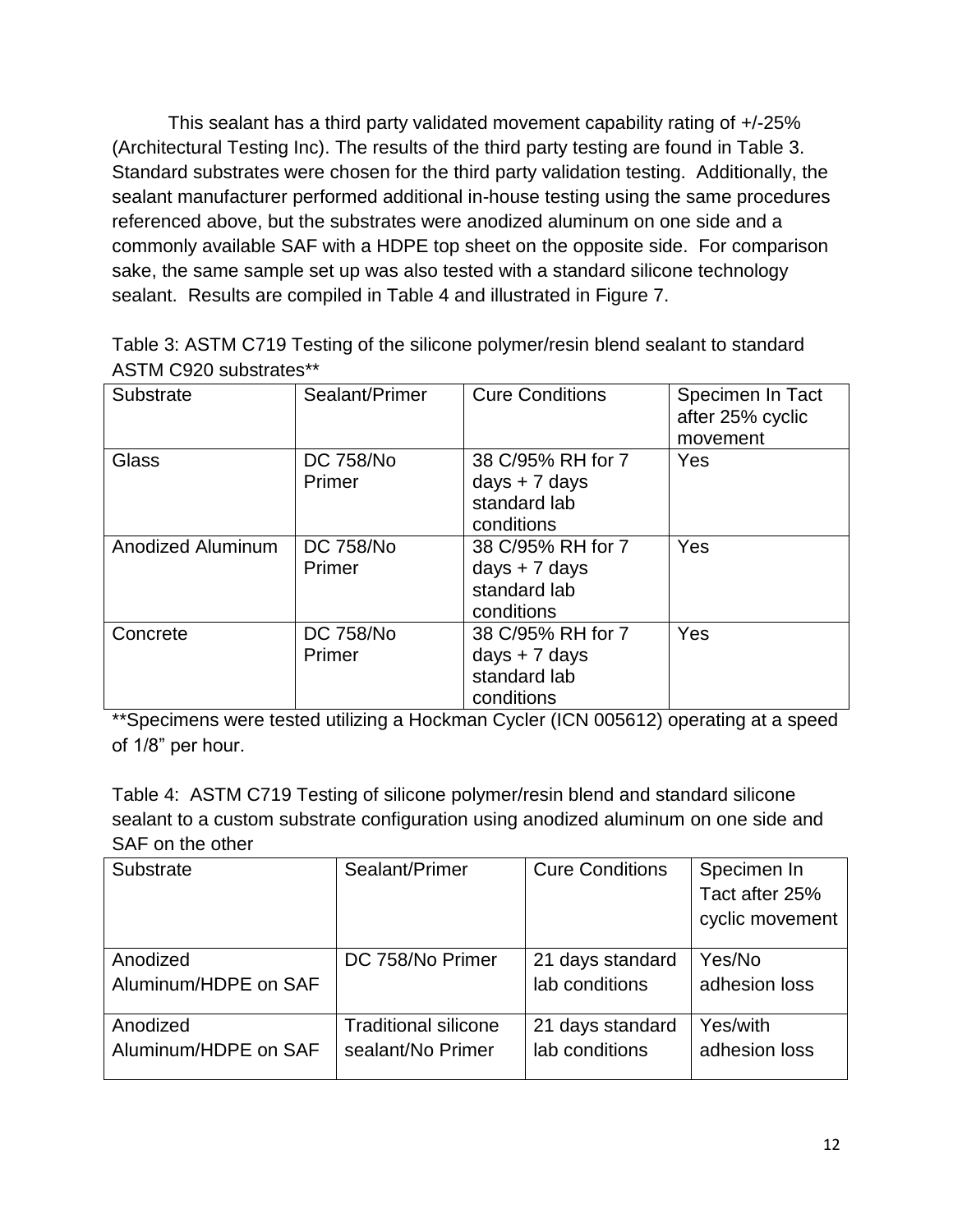

Figure 7: Polymer/resin blend sealant joint after being tested for +/- 25% movement (left) and standard silicone sealant joint after being tested for +/- 25% movement (right). Substrates are anodized aluminum and HDPE.

Table 5 shows a summary of substrates which have been tested for sealant adhesion using a procedure similar to that in ASTM C1521 Standard Practice for Evaluating Adhesion of Installed Weatherproofing Sealant. All of the substrates listed have shown passing adhesion with the discussed sealant.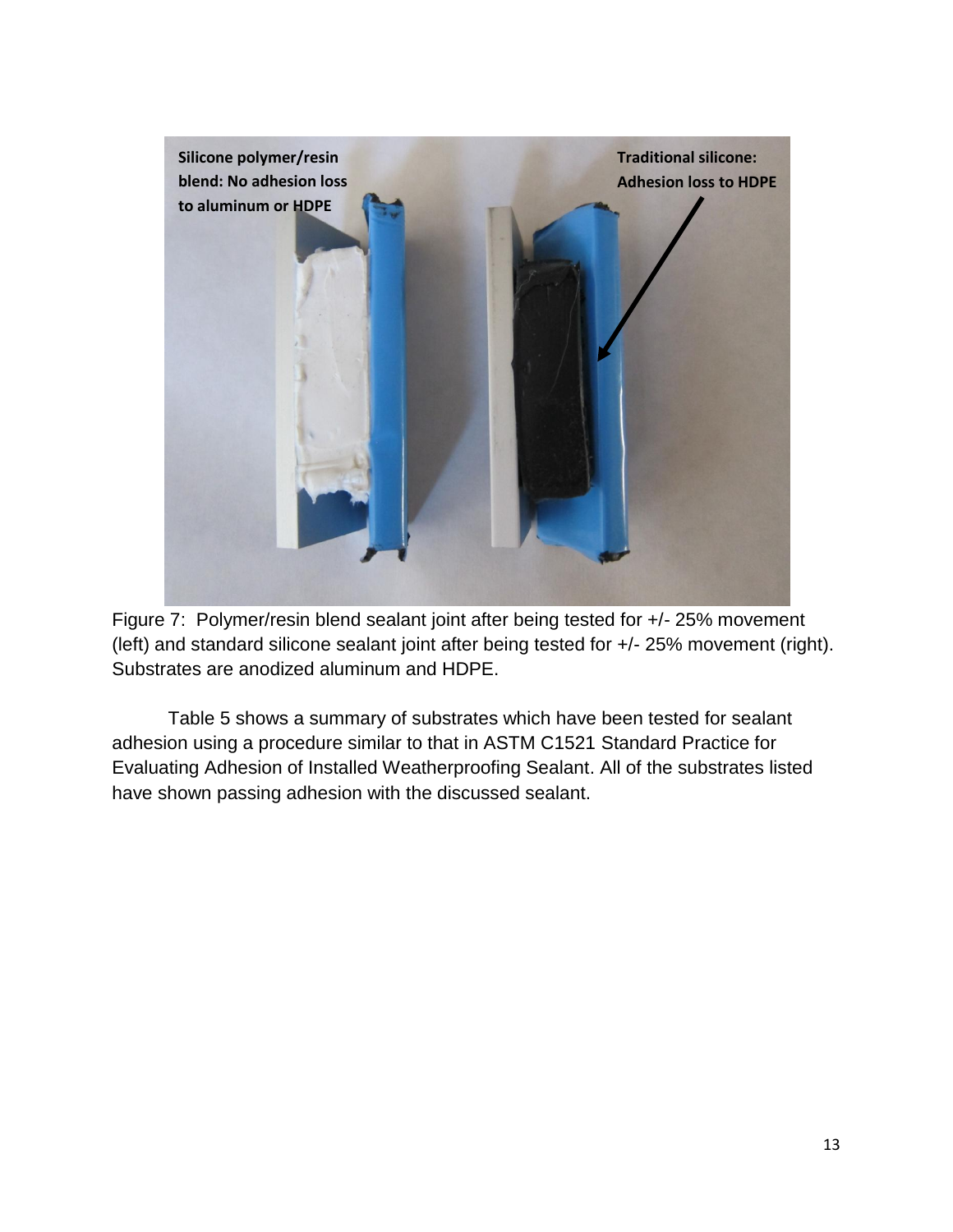|  | Table 5. Substrates to which Dow Corning® 758 has successful adhesion |
|--|-----------------------------------------------------------------------|
|--|-----------------------------------------------------------------------|

| <b>Weather Barriers/Membranes</b>                     | <b>Weather Barriers/Membranes</b>                         | <b>Other Substrates</b>  |
|-------------------------------------------------------|-----------------------------------------------------------|--------------------------|
| <b>BASF Sonoshield HLM 5000 Liquid</b>                |                                                           |                          |
| <b>Applied Elastomer</b>                              | HardieWrap Weather Barrier                                | <b>EPDM Gasket</b>       |
| <b>BEI Liquid Applied Membrane</b>                    | Henry Air Block 33                                        | Glass                    |
| Carlisle 860 Membrane                                 | Henry Blueskin PE 200 HT Membrane                         | Kevlar                   |
| Carlisle CCW 705                                      | <b>Henry Blueskin SA</b>                                  | <b>PVC</b>               |
| Carlisle CCW-705 HT                                   | Henry Blueskin VP 160                                     | <b>Silicone Sheet</b>    |
| Carlisle Elastoform EPDM Membrane                     | Henry Foil Face                                           |                          |
| Carlisle Peel N Seal Water & Ice Shield               | <b>Henry Liquid Applied</b>                               | <b>Metal Finishes</b>    |
|                                                       | Hohmann and Barnard Textroflash                           |                          |
| Carlisle WIP 300 HT Ice and Water                     | Membrane                                                  | Anodized Aluminum        |
| <b>CETCO GF-40 Self Adhered</b>                       |                                                           | Polyester                |
| Membrane                                              | <b>Hyload Membrane</b>                                    | Powdercoat               |
| <b>Dupont Commercial Wrap</b>                         | Polyguard 400 Membrane                                    | Duranar                  |
| Dupont Commercial Wrap D                              | Protecto Wrap BT25XL                                      | Kynar                    |
| DuPont FlexWrap                                       | Protecto Wrap Detail Tape                                 | <b>Galvanized Steel</b>  |
|                                                       | Protecto Wrap Foil Face (ProtectoSeal                     |                          |
| Dupont Straight Flash                                 | 45)                                                       | <b>Stainless Steel</b>   |
|                                                       | Protecto Wrap Jiffy Seal Roofing                          |                          |
| Dupont Tyvek Tape<br><b>EPDM Flashing and Roofing</b> | Membrane<br>Protecto Wrap Peel and Stick (PW              |                          |
| <b>Membranes</b>                                      | 100)                                                      | <b>Porous Substrates</b> |
|                                                       |                                                           | Concrete (small          |
|                                                       |                                                           | and large                |
| Fasatan-Fix Membrane by Bosig                         | Protecto Wrap Safe Seal                                   | aggregate)               |
| <b>Firestone Self Adhered Membrane</b>                | Protecto Wrap Super Stick                                 | <b>CMU Block</b>         |
| Forti Flash                                           | Sonoguard Liquid Applied Membrane                         | <b>Natural Limestone</b> |
| <b>Geoflex Roofing Membrane</b>                       | Sopralene Flam 180 Base Sheet                             | <b>Brick and Mortar</b>  |
| <b>Grace Aluma-Flash Peel N Stick</b>                 |                                                           |                          |
| Membrane                                              | Soprema Sopraseal Membrane                                | Densglass                |
| <b>Grace Ice and Water Shield</b>                     | <b>StoGuard Liquid Applied Membrane</b>                   |                          |
| <b>Grace Liquid Applied Membrane</b>                  | <b>SureFlash</b>                                          |                          |
| <b>Grace Perm A Barrier Peel N Stick</b>              | TPO Membrane (thermoplastic                               |                          |
| Membrane                                              | polyolefin)                                               |                          |
|                                                       | Tremco EXO Air 110 EPDM                                   |                          |
| <b>Grace Perm A Barrier VPS</b>                       | Membrane                                                  |                          |
| Grace Ultra                                           | Vaproshield VaproAlumina Foil Face<br><b>Peel N Stick</b> |                          |
| Grace V40                                             | Vaproshield Wrapshield SA Membrane                        |                          |
| <b>Grace Vycor Plus</b>                               | <b>Versiweld Roofing Membrane</b>                         |                          |
| Hardie Flex Wrap                                      | Waterblock 40                                             |                          |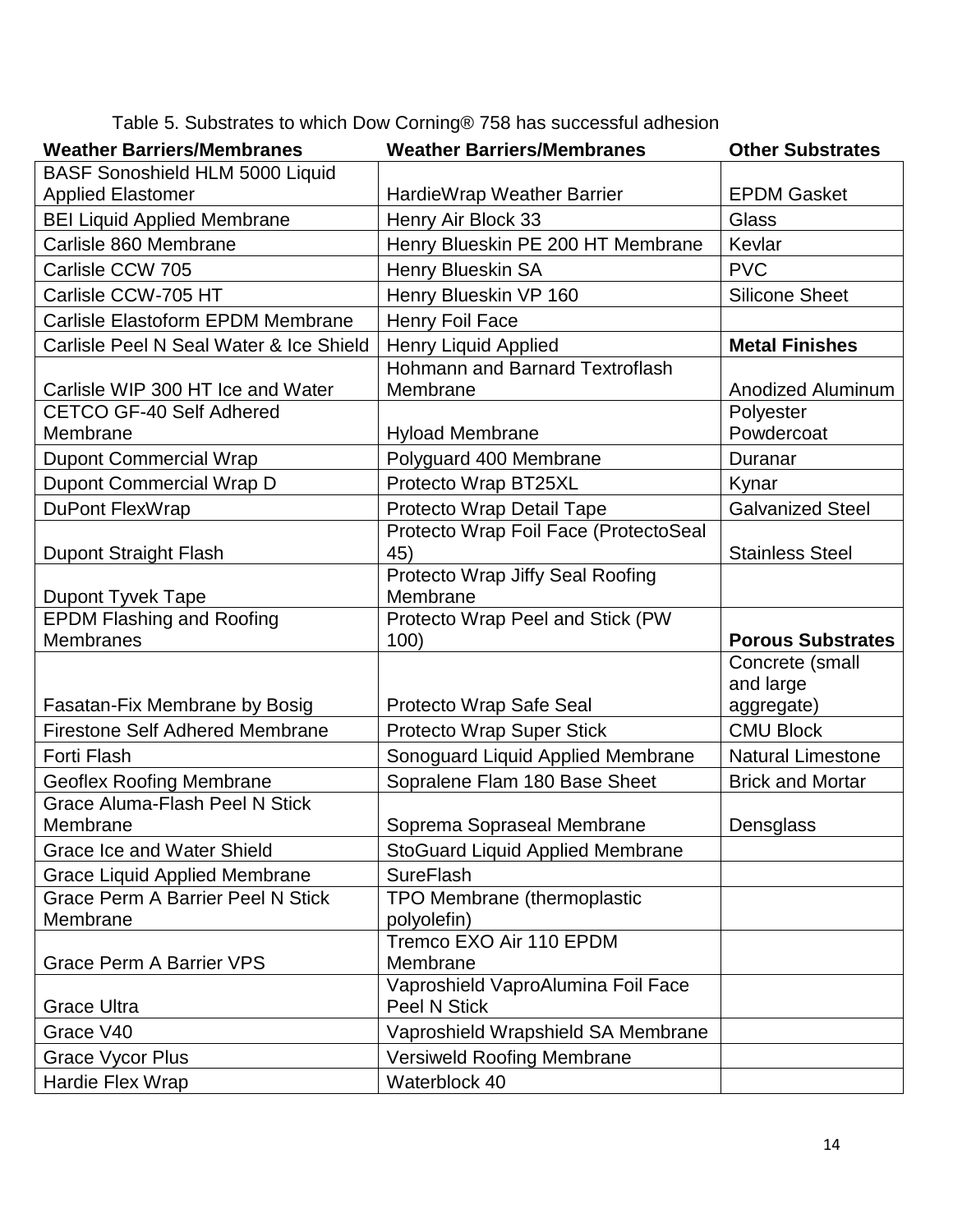Adhesion testing methods and criteria for the polymer/resin blend sealant had to be modified because the weather barrier materials to which the sealant adheres are not rigid and have layers. If the standard of a set pli and 100% cohesive failure were the passing criteria when testing this sealant, it is possible to get false negatives because the top layer of some membranes were found to peel from the adhesive layer. The new sealant was therefore assigned a percent extension as a passing criterion in order to qualify as passing a field adhesion test: 200% extension with no loss of bond when the sealant is pulled from the substrate at 90 degrees. This is not a traditional 180 degree peel because it is more difficult to see the extension at 180 degrees. Further, adhesive failure was occasionally observed when testing at 180 degrees; this observation did not correlate to the high peel values seen on the same substrates using laboratory testing methods. Because of its resin component, this sealant can act like a true adhesive if pulled too quickly; it can "pop" off of the substrate. Users of this sealant are encouraged to pull the sealant slowly so as to not see a false negative result. Building movements from thermal changes and creep are typically slow, so this test method is applicable for those conditions.

Because of its performance when pulled quickly, users were concerned about the performance of the new polymer/resin blend sealant during a seismic event in which the stress on the sealant is applied rapidly. To address this concern, shear testing at the highest movement rate possible (10 in/min) was performed and the results were compared to those of a traditional sealant (Dow Corning® 795 Silicone Building Sealant) a proven performer in seismic events (Dow Corning 2006). Interestingly, during quick shear movement, both the proven sealant and the new polymer resin blend sealant maintain adhesion to the HDPE surface. However, as shown earlier, standard silicone technologies may lose adhesion during slow thermal movement. When viewing the results as a whole, the more robust sealant choice for performance on a low energy substrate is the polymer/resin blend.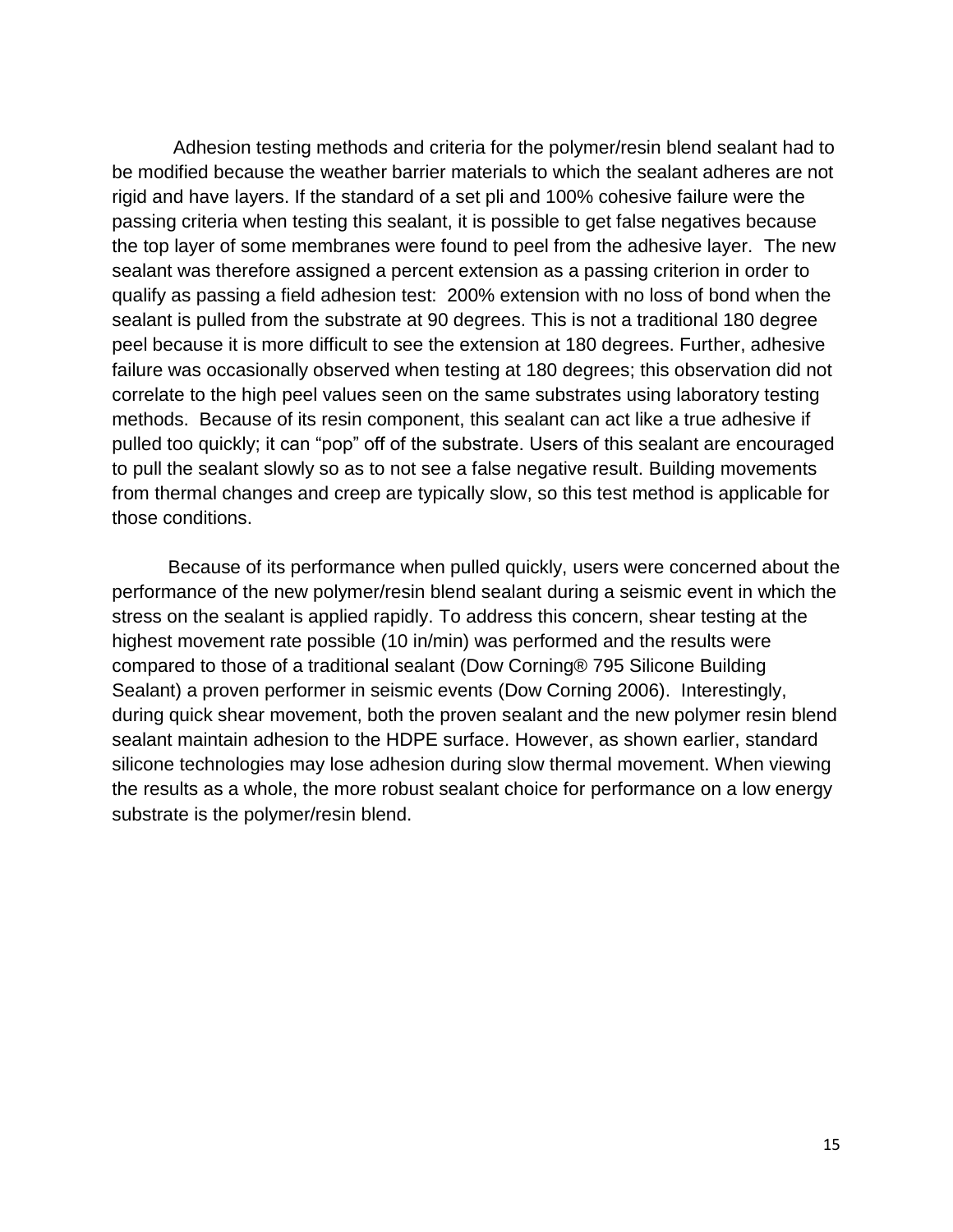| Table 6: High Rate Shear results |  |  |
|----------------------------------|--|--|
|----------------------------------|--|--|

| Substrate                            | Sealant/<br>Primer                                            | Cure<br>Conditions                       | Peak<br>Shear<br>Force<br>(psi) |
|--------------------------------------|---------------------------------------------------------------|------------------------------------------|---------------------------------|
| Anodized<br>Aluminum/<br><b>HDPE</b> | Polymer/<br>resin<br>blend<br>sealant/<br><b>No</b><br>Primer | 21 days<br>standard<br>lab<br>conditions | 42                              |
| Anodized<br>Aluminum/<br><b>HDPE</b> | Dow<br>Corning<br>795/No<br>Primer                            | 21 days<br>standard<br>lab<br>conditions | 65                              |

In summary, this sealant has been tested for its ability to adhere to low surface energy substrates in both laboratory and extreme environmental conditions. Its performance has been validated in tension/compression testing using Hockman cycling, and its shear performance has been validated. Further, sealant durability has been demonstrated using accelerated weathering techniques in the laboratory and in real world extreme weathering exposures.

## SYSTEM PERFORMANCE

Because of the outstanding adhesion performance of the polymer/resin blend sealant to weather barrier materials, it must be determined how a material that adheres well to the joint substrates will benefit a complete window installation. Air infiltration testing was completed in accordance with ASTM E283-04 using a punched-window system flashed with a popular SAF with HDPE backing and sealed with the polymer/resin blend sealant.

For this testing a 46%" x 58%" punch window was installed into a 48" x 60" steel buck leaving approximately a  $\frac{1}{2}$ " perimeter sealant joint surrounding the window. The steel buck was primed and wrapped in the SAF before the window was placed. All substrates were then cleaned using isopropyl alcohol; a  $1\frac{1}{2}$ " backer rod was then pushed into the joint and the sealant was installed and tooled. The sealant was then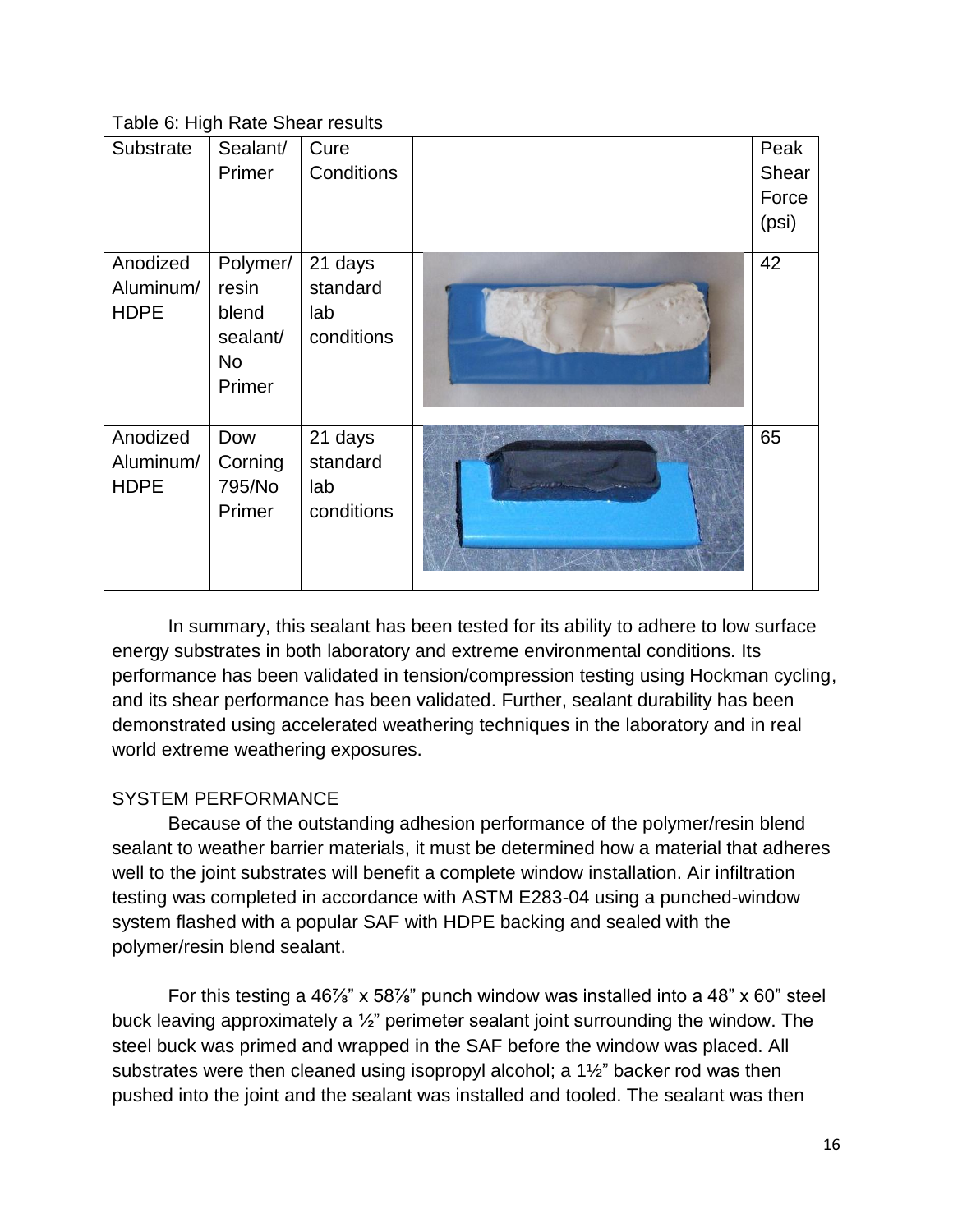allowed to cure for 7 days prior to the air infiltration testing. Figure 8 shows the detail for the installation and Figure 9 shows the final assembly. The results of the E283-04 testing for the assembly sealed using the polymer/resin blend sealant are summarized in Table 7.



SIMILAR ALL FOUR SIDES

Figure 8. Sample Test Detail



Figure 9. Air Testing set-up of Dow Corning® 758 Silicone Weatherbarrier Sealant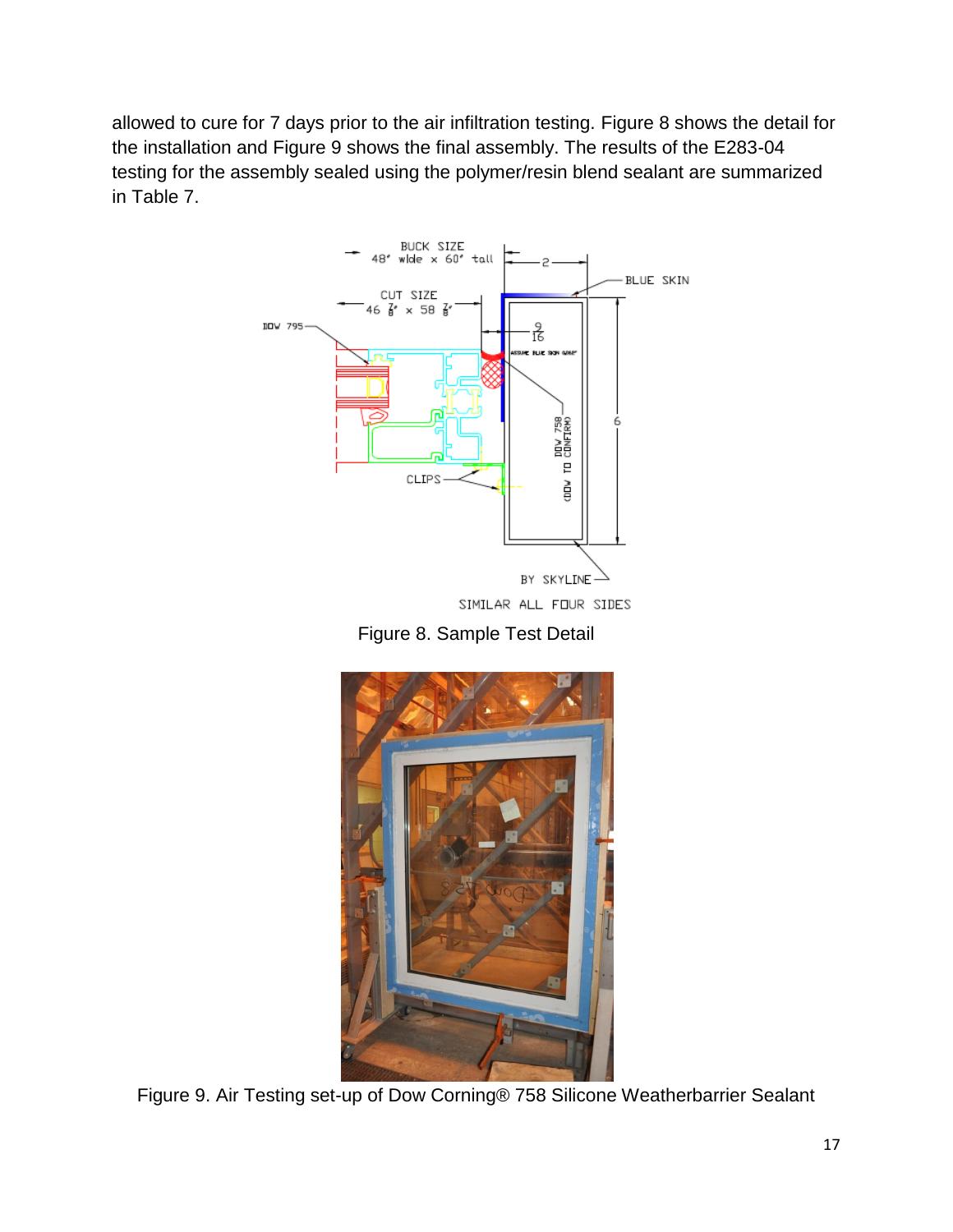Table 7. ASTM E283-04 Test Data for Window Sealed using Dow Corning® 758 Silicone Weatherbarrier Sealant

|                   | Air Infiltration |           | <b>Air Exfiltration</b> |           |  |
|-------------------|------------------|-----------|-------------------------|-----------|--|
| Pressure          | Installation     | Window    | Installation            | Window    |  |
|                   | Net (cfm)        | Net (cfm) | Net (cfm)               | Net (cfm) |  |
| 25 Pa (0.52 psf)  | 0.05             | < 0.01    | < 0.01                  | < 0.01    |  |
| 50 Pa (1.04 psf)  | < 0.01           | < 0.01    | < 0.01                  | < 0.01    |  |
| 75 Pa (1.57 psf)  | 0.01             | < 0.01    | < 0.01                  | < 0.01    |  |
| 100 Pa (2.09 psf) | < 0.01           | < 0.01    | < 0.01                  | < 0.01    |  |
| 150 Pa (3.13 psf) | < 0.01           | < 0.01    | < 0.01                  | < 0.01    |  |
| 250 Pa (5.22 psf) | < 0.01           | < 0.01    | < 0.01                  | < 0.01    |  |
| 300 Pa (6.27 psf) | < 0.01           | < 0.01    | < 0.01                  | < 0.01    |  |

To reference how a traditionally sealed system performs during air infiltration testing, the same testing was completed on an identical window system utilizing a sealant known to not adhere well to the air barrier material. Through testing according to ASTM C719, it was shown that when a traditional sealant by the same manufacturer undergoes movement in a joint using the same SAF as the substrate the sealant loses adhesion (Figure 7). Using this data as a sample, sealant failure was purposely induced in the second window system by forcing the sealant to lose adhesion to the SAF (Figure 10). This was done to replicate the adhesion loss which was predicted in the movement testing. The resulting air infiltration of a poorly sealed system is at least 10 times that of a properly sealed system using a sealant like the one being discussed (Table 8). This data correlates to potential significant energy losses in a building.



Figure 10. Traditional sealant losing adhesion to the SAF.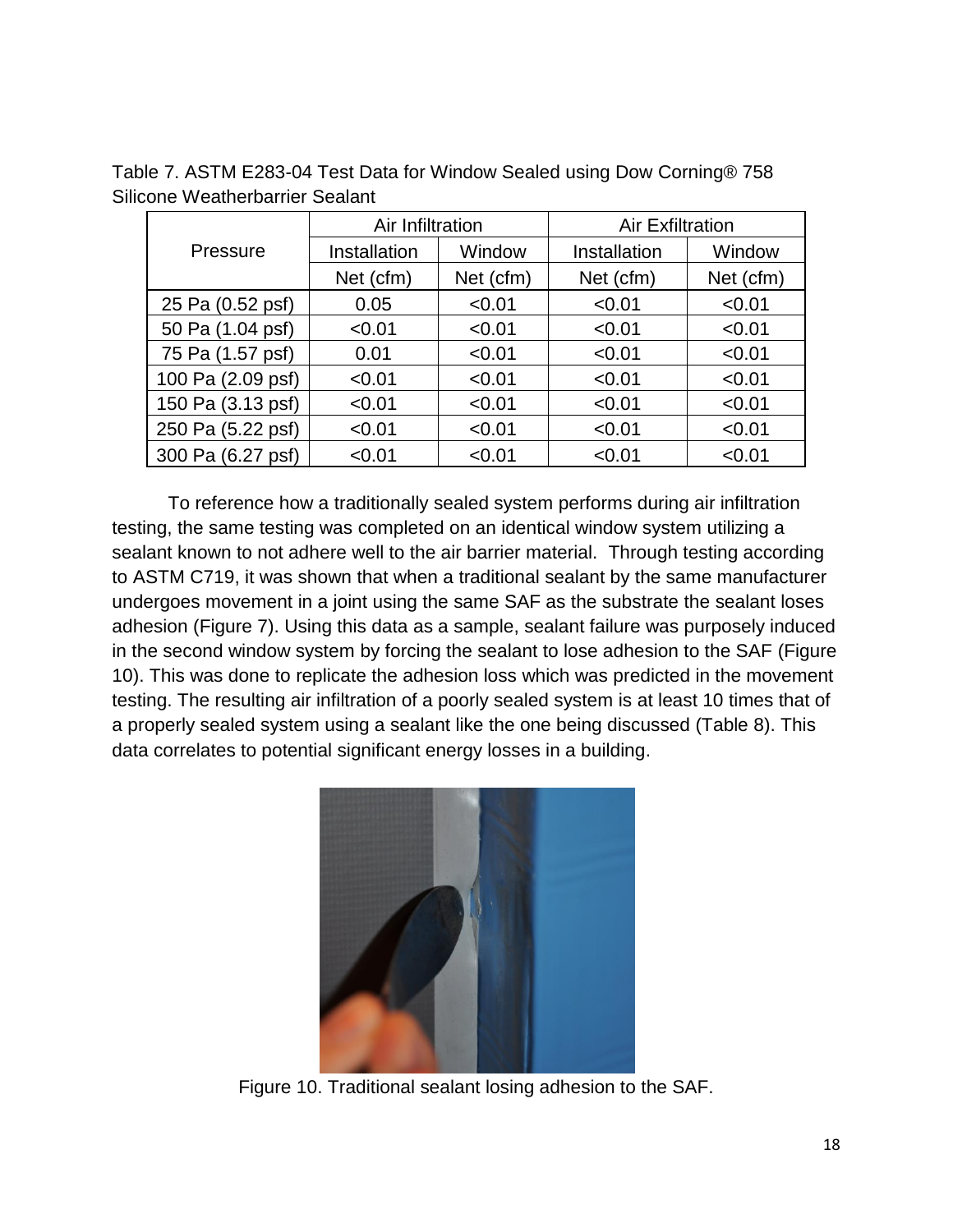|                   | Initial       |                            | Infiltration                  | Exfiltration                      |                               |
|-------------------|---------------|----------------------------|-------------------------------|-----------------------------------|-------------------------------|
| Pressure          | Tare<br>(cfm) | With<br>Sealant<br>Adhered | Without<br>Sealant<br>Adhered | <b>With</b><br>Sealant<br>Adhered | Without<br>Sealant<br>Adhered |
| 25 Pa (0.52 psf)  | 0.11          | < 0.01                     | 0.12                          | < 0.01                            | 0.1                           |
| 50 Pa (1.04 psf)  | 0.22          | < 0.01                     | 0.19                          | < 0.01                            | 0.18                          |
| 75 Pa (1.57 psf)  | 0.33          | 0.01                       | 0.27                          | < 0.01                            | 0.24                          |
| 100 Pa (2.09 psf) | 0.42          | < 0.01                     | 0.34                          | < 0.01                            | 0.31                          |
| 150 Pa (3.13 psf) | 0.61          | < 0.01                     | 0.45                          | < 0.01                            | 0.4                           |
| 250 Pa (5.22 psf) | 0.94          | < 0.01                     | 0.67                          | < 0.01                            | 0.58                          |
| 300 Pa (6.27 psf) | 1.08          | < 0.01                     | 0.74                          | 0.01                              | 0.64                          |

Table 8. Comparison of a properly sealed system and a system with poor adhesion when tested in accordance to ASTM E283-04

### **CONCLUSION**

As an increasing number of buildings are being expected to meet the exacting codes and standards of high performance building, it is important that they will actually meet these standards for the life of the building. For this to happen, it is essential to choose a sealant which shows excellent long-term adhesion to the substrates that are chosen. One essential part of energy efficient buildings is the sealant joint that meets the weather barrier membrane. In addition, it is important for the sealant to have the proven durability characteristics offered by a silicone.

The data developed through the air infiltration testing has shown a large difference in the amount of air infiltration between a sealant which adheres to the substrates long term and a sealant which does not. At the air pressure most often referenced in building codes and standards (75 Pa or 1.57 psf), the amount of air infiltration is 25 times greater when the sealant loses adhesion to the substrates, resulting in a system no longer meeting the required standards. This data can then be extrapolated to show that energy loss in a building can be greatly minimized using a sealant that achieves long-term adhesion to the substrates, such as the polymer/resin blend sealant discussed in this paper. This also shows that through proper design and selection of a sealant based on the substrates in the joint, a system initially designed to have minimal air infiltration will be able to maintain those standards long-term.

Dow Corning® 758 Silicone Weatherbarrier Sealant has been shown to achieve exceptional adhesion to the toughest substrates: HDPE, polyethers, bitumen and asphaltic membranes, and spun bound polyolefins. In addition, long-term adhesion to traditional substrates will ensure that the joints where these materials meet will remain sealed from air and water. It is the unique properties found in the combination of a traditional silicone polymer with a resin that makes this possible.